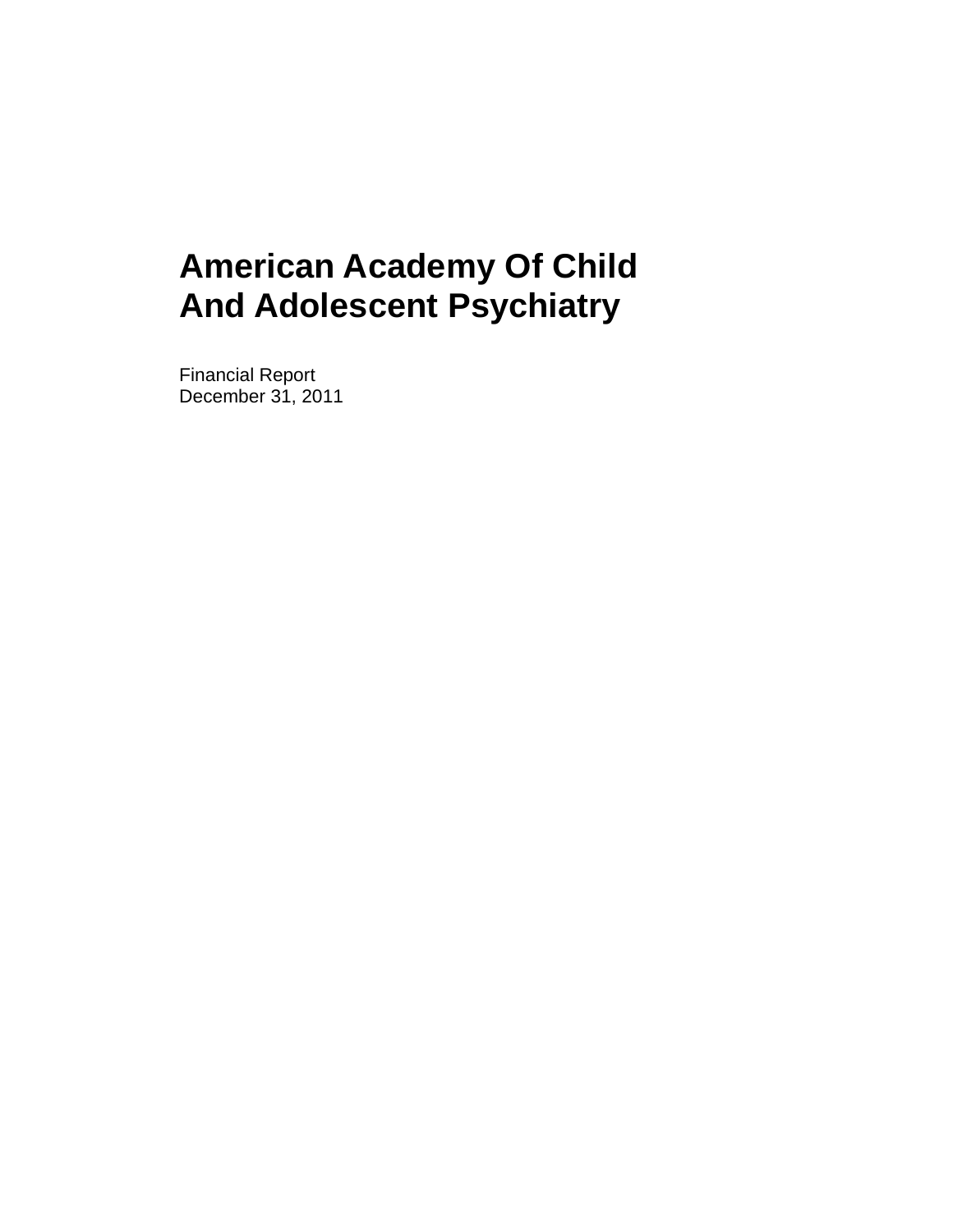# **Contents**

| <b>Independent Auditor's Report</b>                                                      |             |
|------------------------------------------------------------------------------------------|-------------|
| <b>Financial Statements</b>                                                              |             |
| <b>Balance Sheet</b><br><b>Statement Of Activities</b><br><b>Statement Of Cash Flows</b> | 2<br>3<br>4 |
| <b>Notes To Financial Statements</b>                                                     | $5 - 16$    |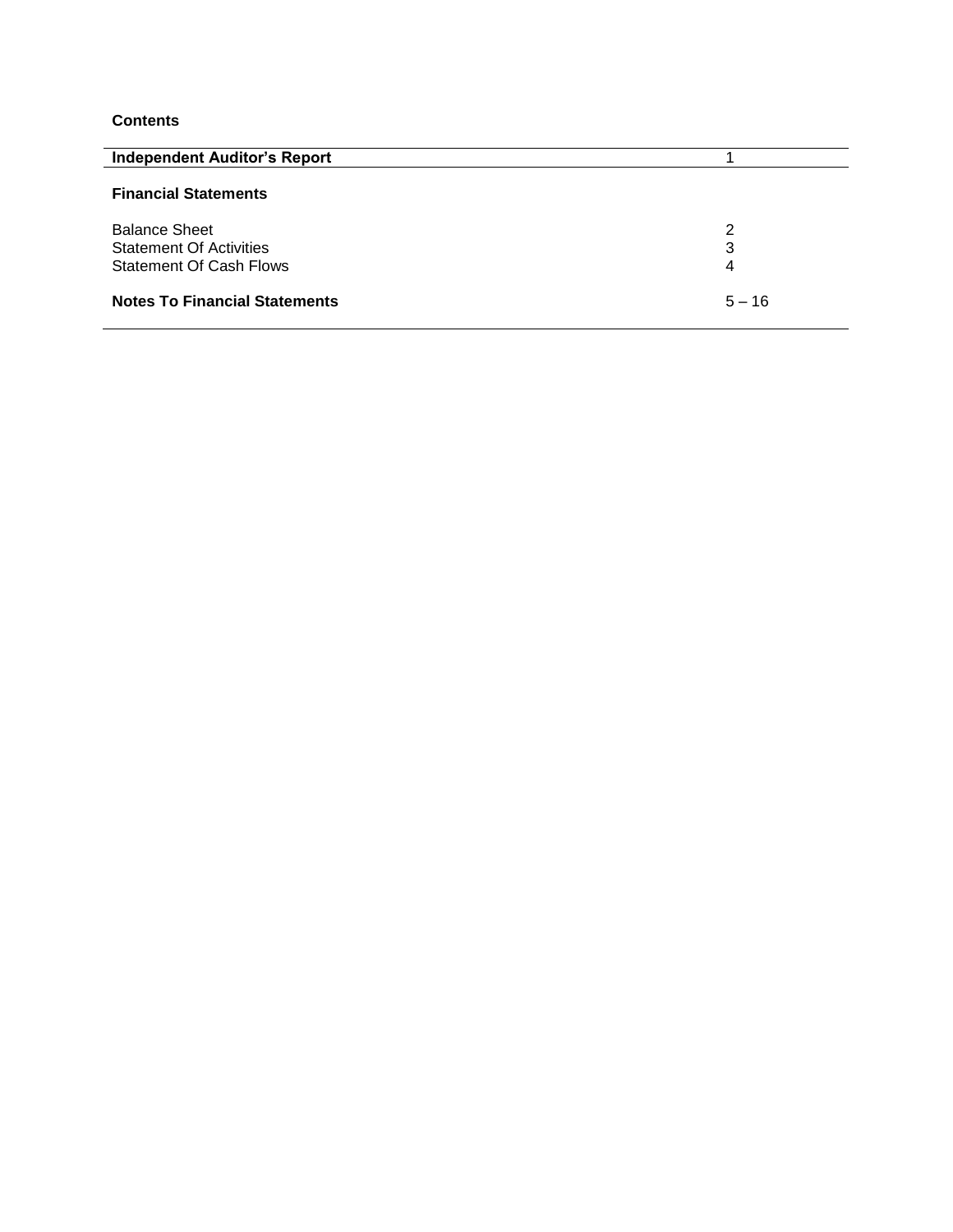

#### **Independent Auditor's Report**

To the Financial Planning Committee American Academy of Child and Adolescent Psychiatry Washington, D.C.

We have audited the accompanying balance sheet of the American Academy of Child and Adolescent Psychiatry (AACAP) as of December 31, 2011, and the related statements of activities and cash flows for the year then ended. These financial statements are the responsibility of AACAP's management. Our responsibility is to express an opinion on these financial statements based on our audit. The prior year's summarized comparative information has been derived from AACAP's 2010 financial statements and, in our report dated September 23, 2011, we expressed an unqualified opinion on those financial statements.

We conducted our audit in accordance with auditing standards generally accepted in the United States of America and the standards applicable to financial audits contained in *Government Auditing Standards*, issued by the Comptroller General of the United States. Those standards require that we plan and perform the audit to obtain reasonable assurance about whether the financial statements are free of material misstatement. An audit includes consideration of internal control over financial reporting as a basis for designing audit procedures that are appropriate in the circumstances, but not for the purpose of expressing an opinion on the effectiveness of AACAP's internal control over financial reporting. Accordingly, we express no such opinion. An audit includes examining, on a test basis, evidence supporting the amounts and disclosures in the financial statements. An audit also includes assessing the accounting principles used and significant estimates made by management, as well as evaluating the overall financial statement presentation. We believe that our audit provides a reasonable basis for our opinion.

In our opinion, the 2011 financial statements referred to above present fairly, in all material respects, the financial position of the American Academy of Child and Adolescent Psychiatry as of December 31, 2011, and the changes in its net assets and its cash flows for the year then ended in conformity with accounting principles generally accepted in the United States of America.

In accordance with *Government Auditing Standards*, we have also issued our report dated August 9, 2012, on our consideration of the American Academy of Child and Adolescent Psychiatry's internal control over financial reporting and our tests of its compliance with certain provisions of laws, regulations, contracts and grant agreements and other matters. The purpose of that report is to describe the scope of our testing of internal control over financial reporting and compliance and the results of that testing, and not to provide an opinion on the internal control over financial reporting or on compliance. That report is an integral part of an audit performed in accordance with *Government Auditing Standards* and should be considered in assessing the results of our audit.

McGladrey LLP

Vienna, Virginia August 9, 2012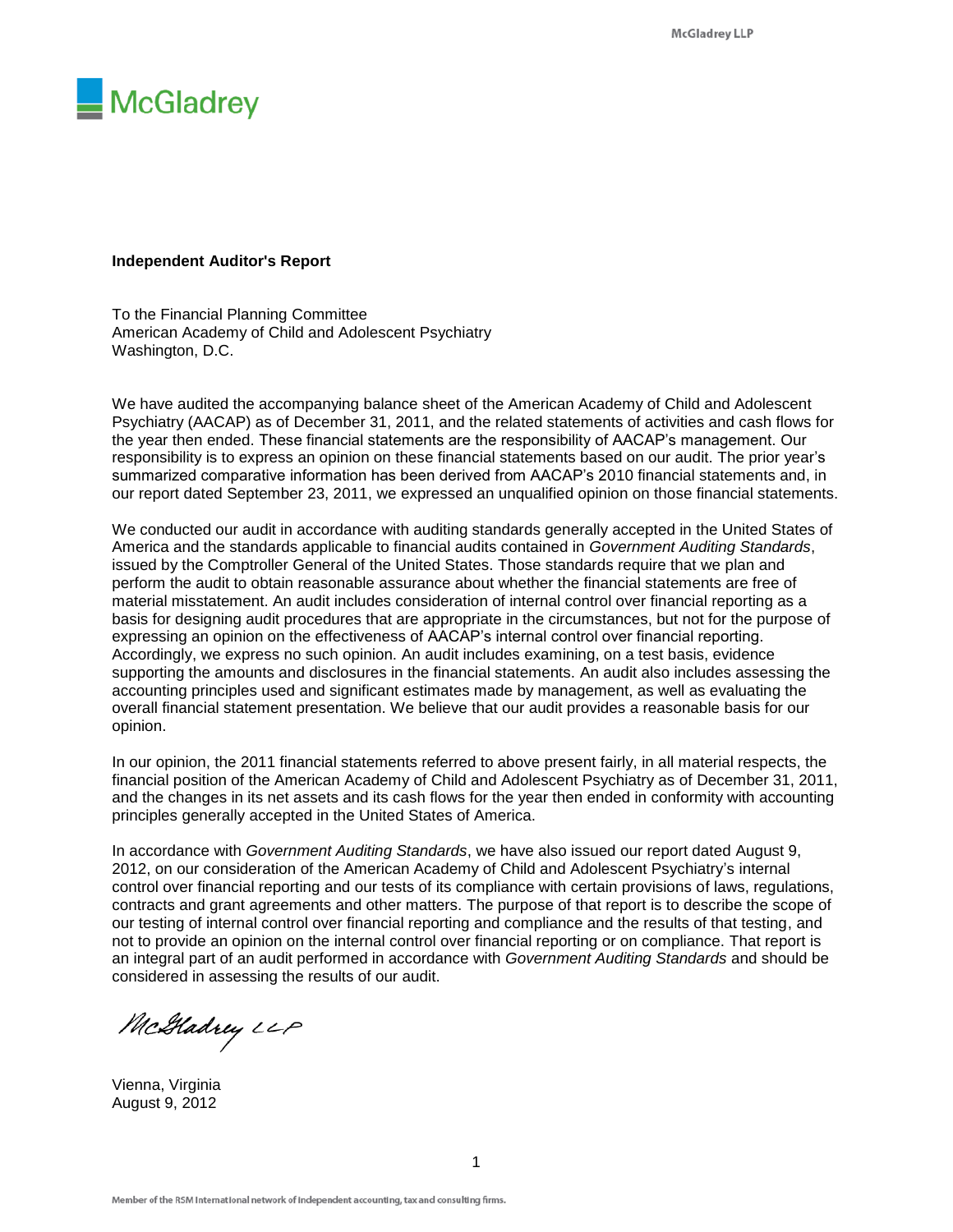# **Balance Sheet December 31, 2011 (With Comparative Totals For 2010)**

| <b>Assets</b>                                       | 2011          | 2010             |
|-----------------------------------------------------|---------------|------------------|
| Cash And Cash Equivalents                           | \$<br>948,902 | \$<br>2,306,257  |
| Investments                                         | 7,002,311     | 6,465,906        |
| Receivables, net                                    | 532,393       | 649,755          |
| <b>Prepaid Expenses</b>                             | 161,488       | 92,966           |
| Promises To Give, net                               | 40,707        | 47,207           |
| Property And Equipment, net                         | 2,181,296     | 2,378,343        |
|                                                     |               |                  |
|                                                     | 10,867,097    | \$<br>11,940,434 |
|                                                     |               |                  |
| <b>Liabilities And Net Assets</b>                   |               |                  |
| Liabilities                                         |               |                  |
| Accounts payable and accrued expenses               | \$<br>739,250 | \$<br>1,294,317  |
| Deferred revenue                                    | 1,985,789     | 1,975,129        |
| Regional council dues payable                       | 256,665       | 11,407           |
| Note payable                                        | 159,837       | 266,635          |
|                                                     | 3,141,541     | 3,547,488        |
| Commitments And Contingencies (Notes 9, 10, and 11) |               |                  |
| <b>Net Assets</b>                                   |               |                  |
| Unrestricted                                        |               |                  |
| Undesignated                                        | 4,029,253     | 4,427,392        |
| Board-designated                                    | 791,742       | 171,748          |
|                                                     | 4,820,995     | 4,599,140        |
| Temporarily restricted                              | 1,334,891     | 2,224,136        |
| Permanently restricted                              | 1,569,670     | 1,569,670        |
|                                                     | 7,725,556     | 8,392,946        |
|                                                     | 10,867,097    | \$<br>11,940,434 |

See Notes To Financial Statements.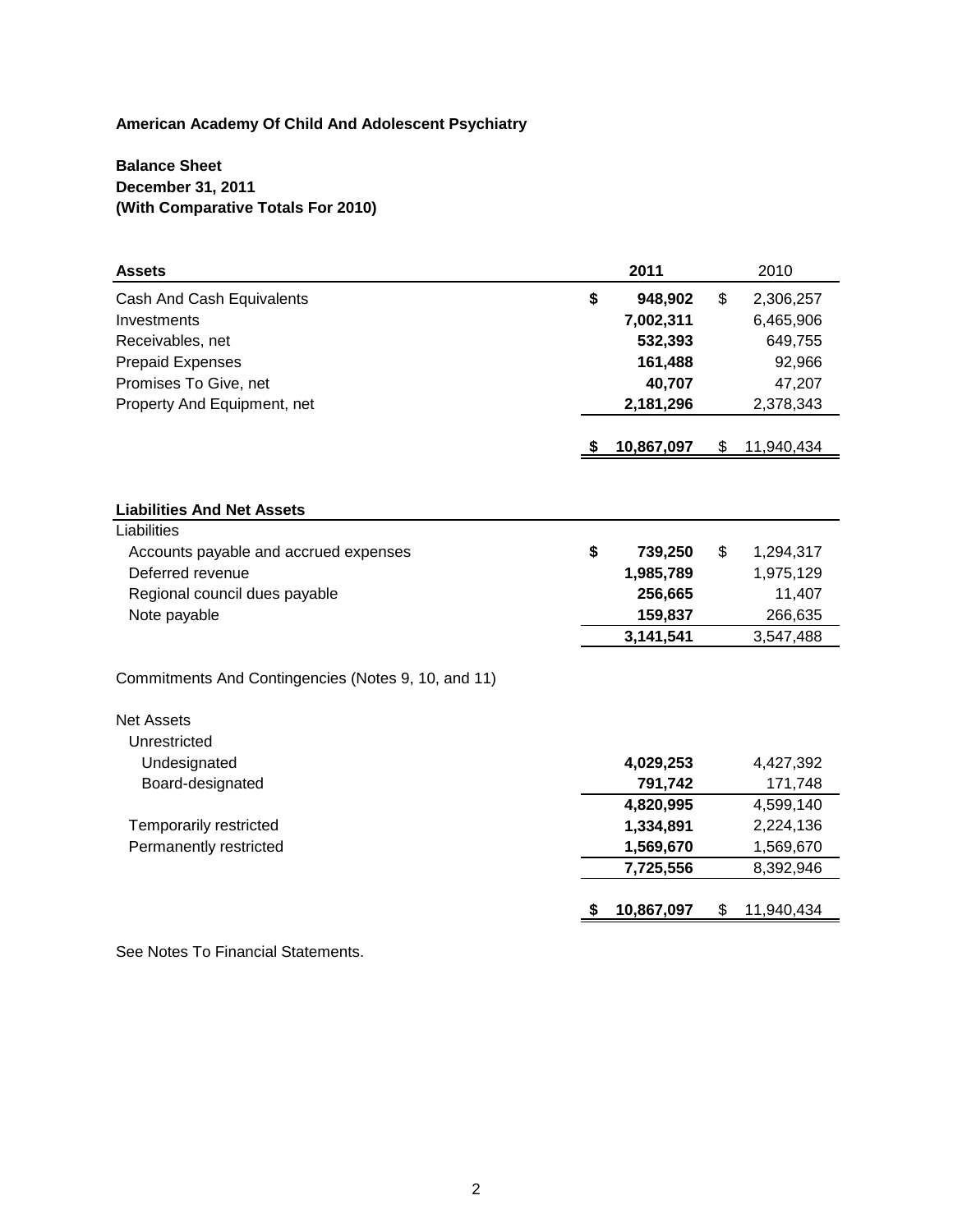# **Statement Of Activities Year Ended December 31, 2011 (With Comparative Totals For 2010)**

|                                           |                      |                    | 2011              |                      |                    |
|-------------------------------------------|----------------------|--------------------|-------------------|----------------------|--------------------|
|                                           |                      | <b>Temporarily</b> | Permanently       |                      | 2010               |
|                                           | <b>Unrestricted</b>  | <b>Restricted</b>  | <b>Restricted</b> | <b>Total</b>         | Total              |
| Revenue and support:                      |                      |                    |                   |                      |                    |
| Membership dues and fees                  | \$2,359,985          | \$                 | \$                | \$2,359,985          | \$2,080,207        |
| Grants and contributions                  | 1,754,254            | 526,579            |                   | 2,280,833            | 1,503,301          |
| Annual meeting and institutes             | 1,707,078            |                    |                   | 1,707,078            | 2,774,729          |
| Journal                                   | 1,330,649            |                    |                   | 1,330,649            | 1,251,723          |
| Publications                              | 210,852              |                    |                   | 210,852              | 215,397            |
| Member benefit royalties                  | 167,375              |                    |                   | 167,375              | 181,544            |
| Advertising                               | 106,470              |                    |                   | 106,470              | 97,985             |
| Building - rental income                  | 30,900               |                    |                   | 30,900               | 15,948             |
| Other income                              | 28,503               |                    |                   | 28,503               | 13,397             |
| Training                                  | 22,941               |                    |                   | 22,941               | 59,423             |
| Investment (loss) gain, net               | (111, 529)           | (153, 169)         |                   | (264, 698)           | 590,245            |
| Net assets released from restrictions     | 1,262,655            | (1, 262, 655)      |                   |                      |                    |
| <b>Total revenue and support</b>          | 8,870,133            | (889, 245)         |                   | 7,980,888            | 8,783,899          |
| Expenses:                                 |                      |                    |                   |                      |                    |
| Program services:                         |                      |                    |                   |                      |                    |
| Annual meeting and institutes             | 1,321,101            |                    |                   | 1,321,101            | 1,481,662          |
| Grants                                    | 1,257,722            |                    |                   | 1,257,722            | 844,359            |
| <b>Special Funds</b>                      | 822,398              |                    |                   | 822,398              | 659,701            |
| Components                                | 801,482              |                    |                   | 801,482              | 717,657            |
| Journal                                   | 543,541              |                    |                   | 543,541              | 534,384            |
| Government affairs                        | 272,842              |                    |                   | 272,842              | 260,618            |
| Membership                                | 207,569              |                    |                   | 207,569              | 226,755            |
| Research initiatives                      | 196,938              |                    |                   | 196,938              | 177,185            |
| <b>AACAP News</b>                         | 177,194              |                    |                   | 177,194              | 173,674            |
| Clinical practice                         | 153,500              |                    |                   | 153,500              | 205,135            |
| Publications                              | 89,786               |                    |                   | 89,786               | 11,844             |
| Communications                            | 71,056               |                    |                   | 71,056               | 94,226             |
| <b>Presidential initiatives</b>           | 27,424               | -                  |                   | 27,424               | 75,515             |
| <b>Total program services</b>             | 5,942,553            | $\blacksquare$     | $\blacksquare$    | 5,942,553            | 5,462,715          |
| Supporting services:                      |                      |                    |                   |                      |                    |
| Central office                            |                      |                    |                   |                      | 2,238,950          |
|                                           | 2,203,434<br>395,674 |                    |                   | 2,203,434<br>395,674 |                    |
| <b>Building operations</b><br>Fundraising |                      |                    |                   |                      | 417,993<br>137,050 |
|                                           | 106,617              | ۰                  |                   | 106,617              |                    |
| <b>Total supporting services</b>          | 2,705,725            | ۰                  |                   | 2,705,725            | 2,793,993          |
| <b>Total expenses</b>                     | 8,648,278            |                    |                   | 8,648,278            | 8,256,708          |
| Change in net assets                      | 221,855              | (889, 245)         |                   | (667, 390)           | 527,191            |
| Net assets:                               |                      |                    |                   |                      |                    |
| Beginning                                 | 4,599,140            | 2,224,136          | 1,569,670         | 8,392,946            | 7,865,755          |
| Ending                                    | \$4,820,995          | \$1,334,891        | \$1,569,670       | \$7,725,556          | \$8,392,946        |

See Notes To Financial Statements.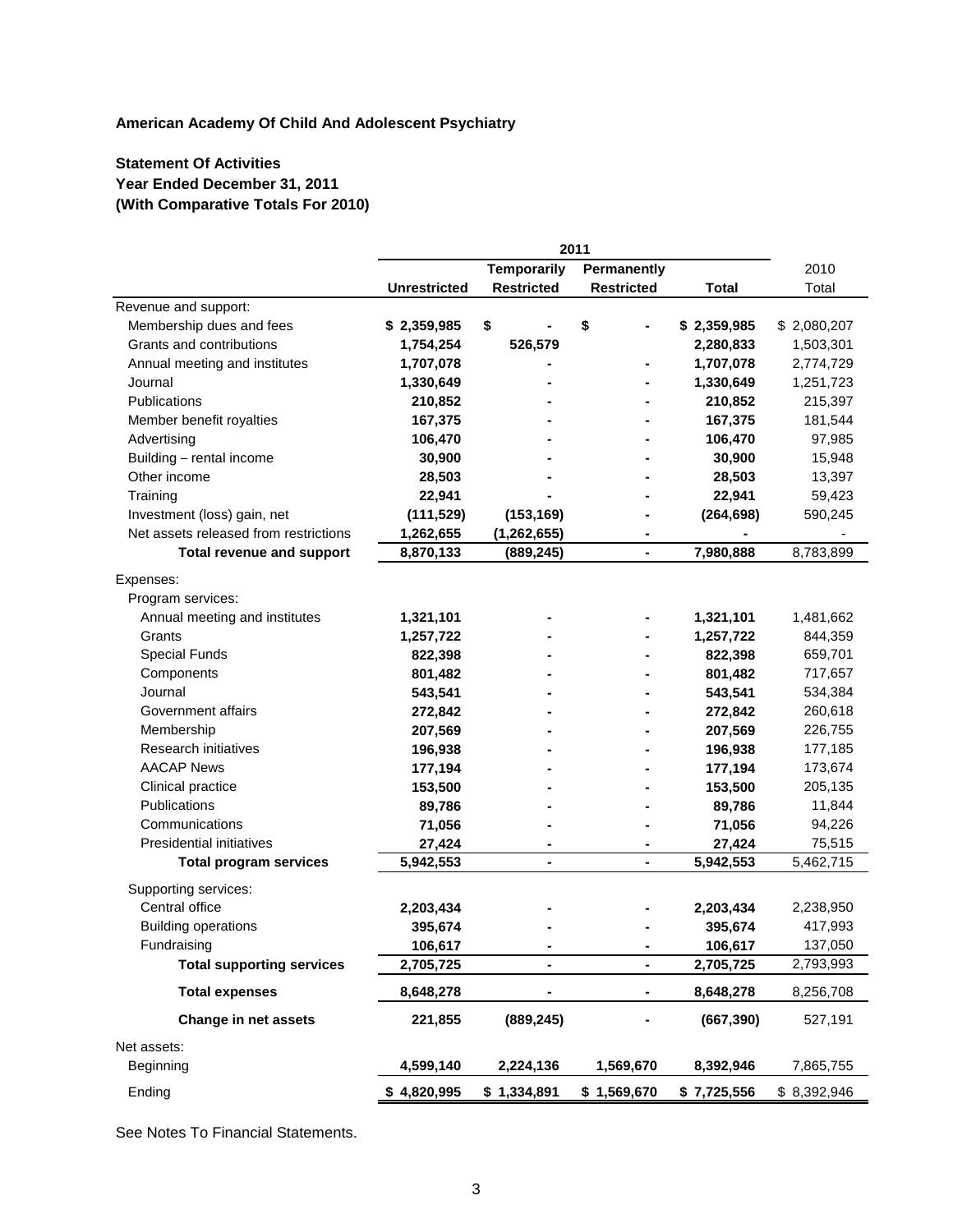# **Statement Of Cash Flows Year Ended December 31, 2011 (With Comparative Totals For 2010)**

|                                                           |    | 2011          | 2010            |
|-----------------------------------------------------------|----|---------------|-----------------|
| Cash Flows From Operating Activities                      |    |               |                 |
| Change in net assets                                      | \$ | (667, 390)    | \$<br>527,191   |
| Adjustments to reconcile change in net assets to net cash |    |               |                 |
| (used in) provided by operating activities:               |    |               |                 |
| Realized and unrealized loss (gain) on investments, net   |    | 412,685       | (422, 879)      |
| Bad debt expense                                          |    | 9,374         | 46,731          |
| Depreciation                                              |    | 308,394       | 302,148         |
| Contributions restricted to investment in perpetuity      |    |               | (1,000)         |
| Changes in assets and liabilities:                        |    |               |                 |
| (Increase) decrease in:                                   |    |               |                 |
| Receivables                                               |    | 107,988       | (30, 535)       |
| Prepaid expenses                                          |    | (68, 522)     | 19,704          |
| Promises to give                                          |    | 6,500         | 23,583          |
| Increase (decrease) in:                                   |    |               |                 |
| Accounts payable and accrued expenses                     |    | (555,067)     | 696,350         |
| Deferred revenue                                          |    | 10,660        | 5,549           |
| Regional council dues payable                             |    | 245,258       | (194, 668)      |
| Net cash (used in) provided by operating activities       |    | (190, 120)    | 972,174         |
|                                                           |    |               |                 |
| Cash Flows From Investing Activities                      |    |               |                 |
| Purchases of property and equipment                       |    | (111, 347)    | (29, 017)       |
| Proceeds from sales of investments                        |    | 3,155,306     | 3,764,734       |
| Purchases of investments                                  |    | (4, 104, 396) | (3, 131, 577)   |
| Net cash (used in) provided by investing activities       |    | (1,060,437)   | 604,140         |
|                                                           |    |               |                 |
| Cash Flows From Financing Activities                      |    |               |                 |
| Principal payments on note payable                        |    | (106, 798)    | (103,076)       |
| Contributions restricted to investment in perpetuity      |    |               | 1,000           |
| Net cash used in financing activities                     |    | (106, 798)    | (102, 076)      |
| Net (decrease) increase in cash and cash equivalents      |    | (1, 357, 355) | 1,474,238       |
| Cash And Cash Equivalents                                 |    |               |                 |
| Beginning                                                 |    | 2,306,257     | 832,019         |
|                                                           |    |               |                 |
| Ending                                                    | -5 | 948,902       | \$<br>2,306,257 |
|                                                           |    |               |                 |
| Supplemental Disclosure Of Cash Flow Information          |    |               |                 |
| Cash paid for interest                                    | \$ | 11,598        | \$<br>13,402    |
|                                                           |    |               |                 |

See Notes To Financial Statements.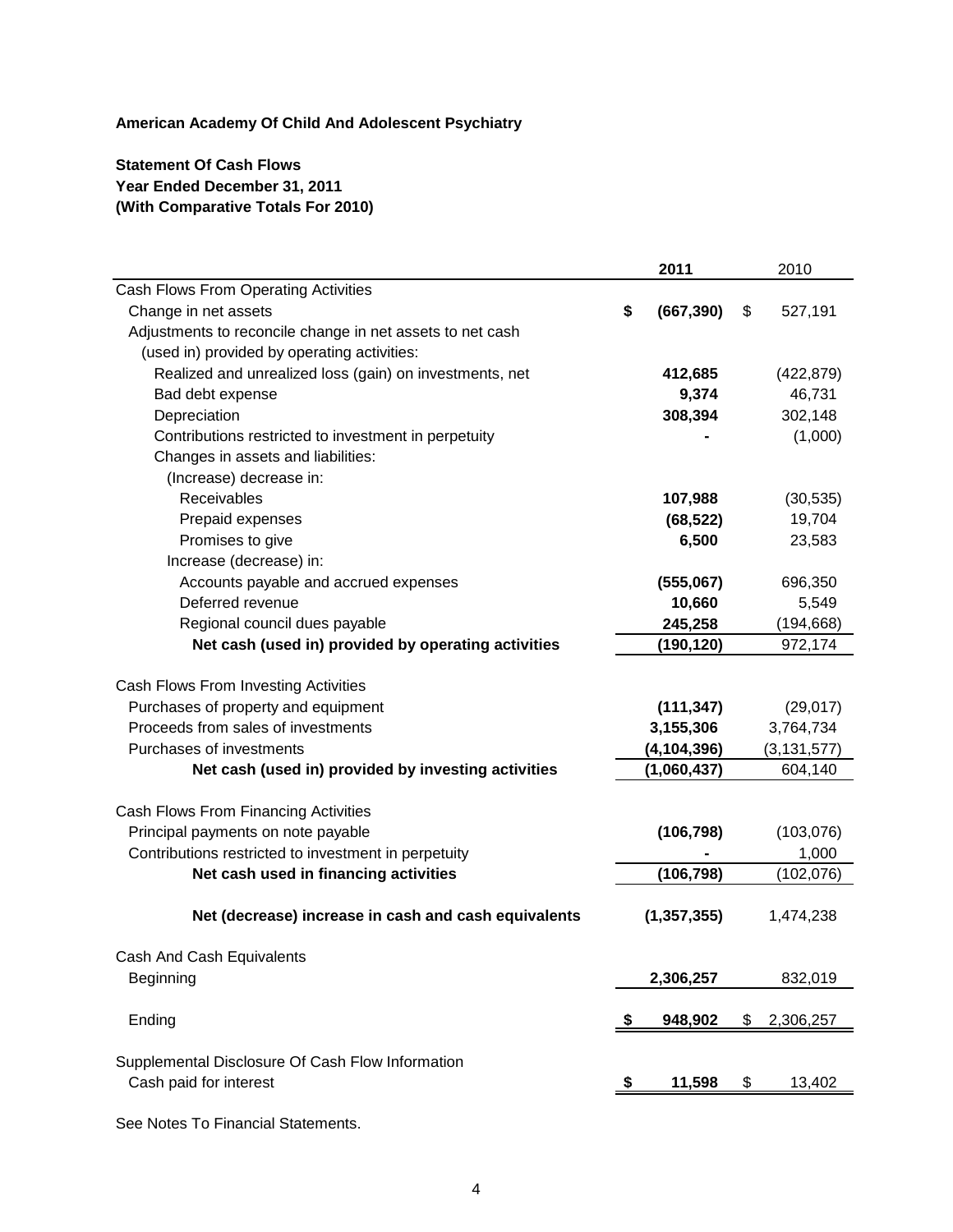#### **Notes To Financial Statements**

## **Note 1. Nature Of Activities And Significant Accounting Policies**

Nature of activities: The American Academy of Child and Adolescent Psychiatry (AACAP) has been a growing and dynamic organization, giving direction to and responding quickly to new developments in the health care environment by addressing the needs of children, adolescents, and families. AACAP represents child and adolescent psychiatrists with at least five years of additional training beyond medical school, including two years in child and adolescent psychiatry residency. AACAP members actively research, diagnose, and treat psychiatric disorders affecting children, adolescents, and their families. AACAP supports this work through a variety of programs including government liaison, national public information, and continuing education.

The following are descriptions of AACAP's significant programs:

Annual meeting and institutes: The annual meeting presents the latest research and clinical practice in the field of child and adolescent psychiatry to members and non-members. Institutes at the annual meeting, the January institute, and the lifelong learning institute provide continuing professional education on the latest topics in the field.

Grants: Through a number of federal and non-federal grants, AACAP supports research and training fellowships in the field of child and adolescent psychiatry.

Special Funds: AACAP promotes and supports research careers, publicizes research and training opportunities, and sponsors initiatives to foster the development and continuing excellence of child and adolescent psychiatrists through fellowship programs, distinguished member lectures and research stipends.

Components: AACAP sponsors committees which work to increase the knowledge base about specific areas of interest for AACAP members and the public and help AACAP disseminate information.

Journal: Through the monthly *Journal of the American Academy of Child and Adolescent Psychiatry*, AACAP publishes peer review scientific papers and an online subscription.

AACAP News: The *AACAP News* is a bi-monthly publication designed to inform members about the latest developments in clinical practice and AACAP initiatives.

A summary of AACAP's significant accounting policies follows:

Basis of accounting: The financial statements are presented in accordance with the accrual basis of accounting, whereby, revenue is recognized when earned and expenses are recognized when incurred.

Basis of presentation: The financial statements presentation follows the recommendations of the Financial Accounting Standards Board (FASB) Accounting Standards Codification (the Codification). As required by the Non-Profit Entities Topic of the Codification, *Financial Statements of Not-for-Profit Organizations*, AACAP is required to report information regarding its financial position and activities according to three classes of net assets: unrestricted net assets, temporarily restricted net assets, and permanently restricted net assets.

Cash and cash equivalents: For purposes of reporting cash flows, AACAP considers all money market funds to be cash equivalents. All certificates of deposit, regardless of maturity, are considered investments. Cash held by investment custodians is also considered investments.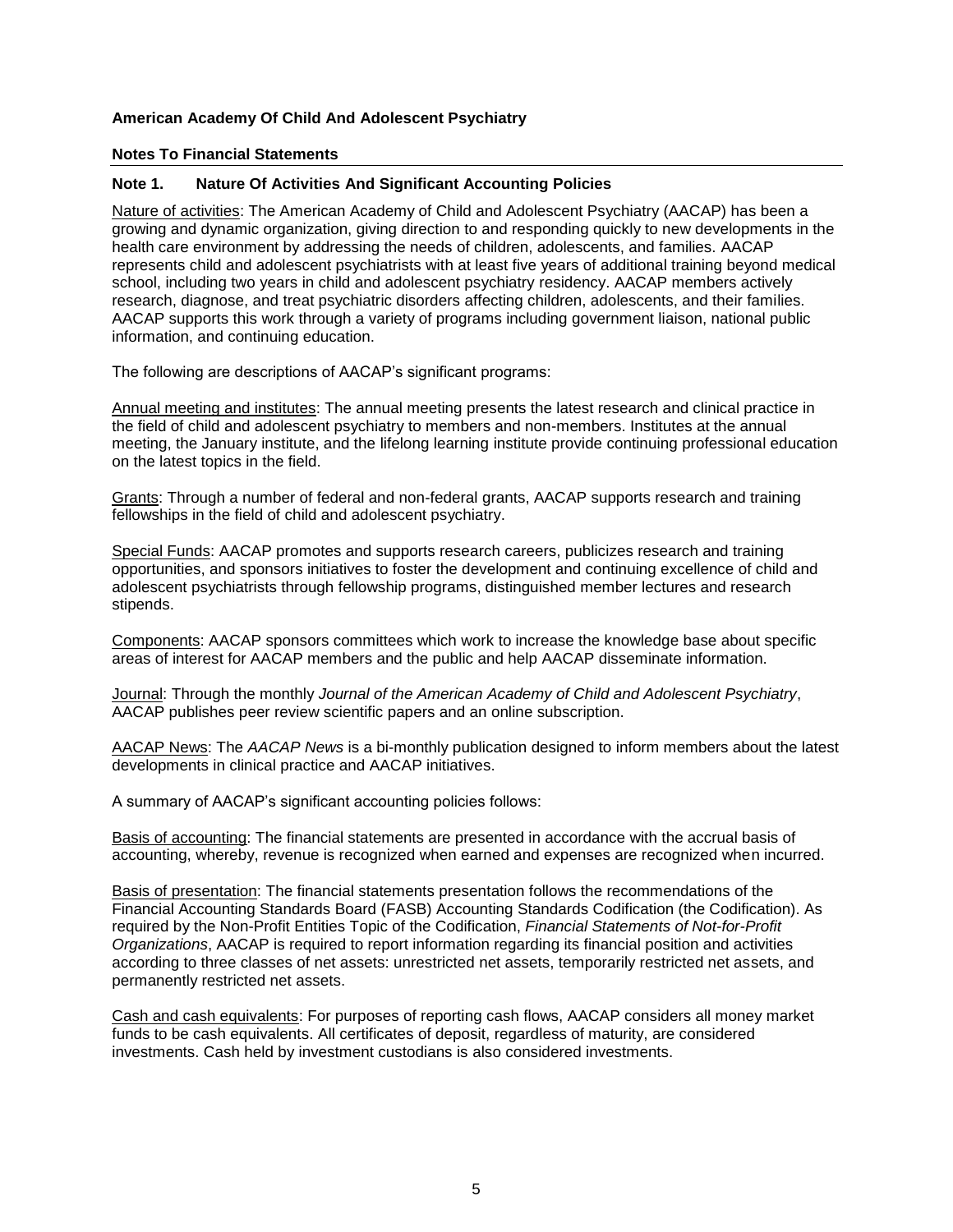#### **Notes To Financial Statements**

## **Note 1. Nature Of Activities And Significant Accounting Policies (Continued)**

Financial risk: AACAP invests in a professionally managed portfolio that contains equity and fixed income securities. Such investments are exposed to various risks, such as market and credit. Due to the level of risk associated with such investments, and the level of uncertainty related to changes in the value of such investments, it is at least reasonably possible that changes in risks in the near term could materially affect investment balances and the amounts reported in the financial statements.

Investments: Investments are reported at fair value as determined by quoted market prices. Changes in fair value are recorded as a component of investment income in the statement of activities. Investment income and losses that are temporarily restricted based on donor stipulations are allocated based on the methodology detailed in Note 12.

Receivables: Receivables are carried at original invoice amounts less an estimate made for doubtful receivables based on a review of all outstanding amounts on a monthly basis. Management determines the allowance for doubtful accounts by identifying troubled accounts and by using historical experience applied to an aging of accounts. Receivables are written off when deemed uncollectible. Recoveries of receivables previously written off are recorded when received. The provision for doubtful accounts receivable of \$17,748 at December 31, 2011, is based on management's evaluation of the collectability of receivables.

Property and equipment: Property and equipment are recorded at cost. Depreciation is provided using the straight-line method over estimated useful lives of 3 to 40 years. AACAP capitalizes all property and equipment purchased with a cost of \$1,000 or more.

Valuation of long-lived assets: AACAP accounts for the valuation of long-lived assets in accordance with the Codification. As required by the Non-Profit Entities Topic of the Codification, *Accounting for the Impairment or Disposal of Long-Lived Assets*, it is required that long-lived assets and certain identifiable intangible assets be reviewed for impairment whenever events or changes in circumstances indicate that the carrying amount of an asset may not be recoverable. Recoverability of the long-lived asset is measured by a comparison of the carrying amount of the asset to future undiscounted net cash flows expected to be generated by the asset. If such assets are considered to be impaired, the impairment to be recognized is measured by the amount by which the carrying amount of the assets exceeds the estimated fair value of the assets. Assets to be disposed of are reported at the lower of the carrying amount or fair value, less costs to sell.

Regional council dues payable: Regional council dues payable consist of state and local AACAP chapter dues collected by AACAP, which need to be paid out to chapters.

Revenue and support: Membership dues and fees are recognized as revenue over the dues period which coincides with AACAP's calendar year. Dues received in advance are reported as deferred dues and recognized during the period of membership.

AACAP receives federal and non-federal grants. Revenue from grants is recognized as services are performed and costs are incurred. Conditional grants are recognized when the conditions on which they depend are substantially met. Such grant funds received prior to conditions being met are reported as refundable advances.

All donor-restricted contributions are reported as an increase in temporarily or permanently restricted net assets, depending on the nature of the restriction. When a restriction expires (that is, when a stipulated time restriction ends or purpose restriction is accomplished), temporarily restricted net assets are reclassified to unrestricted net assets and reported in the statement of activities as net assets released from restrictions.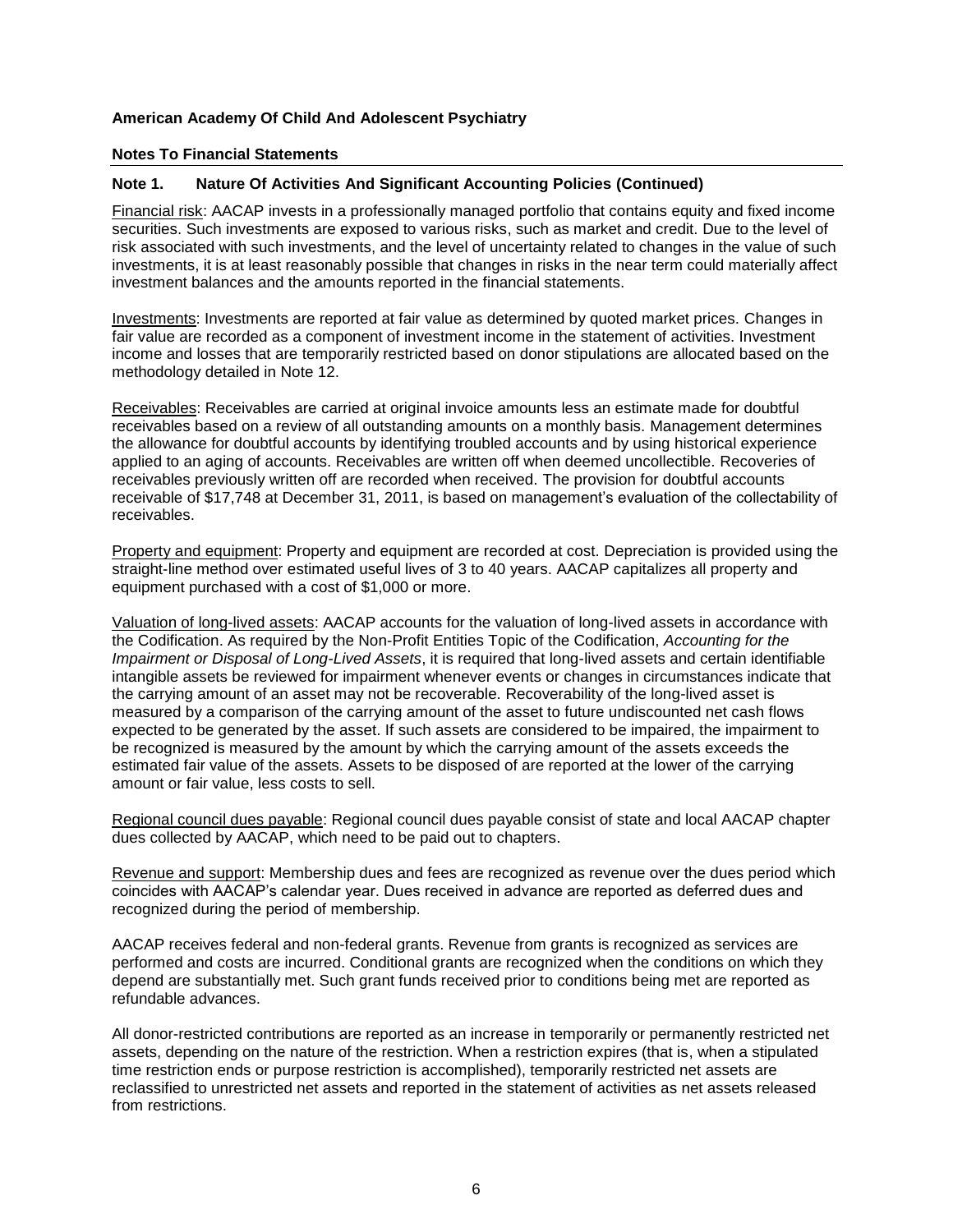#### **Notes To Financial Statements**

#### **Note 1. Nature Of Activities And Significant Accounting Policies (Continued)**

Revenue and support (continued): Annual meetings and institutes revenues are recognized in the period the meetings and institutes occur. Payments received in advance are recorded as deferred revenue.

Journal revenue is recognized in the period it is earned. Initial publishing royalties received are recorded as deferred revenue and recognized over the life of the publishing agreement.

Functional expense classification: The costs of providing various programs and supporting services have been summarized on a functional basis in the statement of activities.

Use of estimates: The preparation of financial statements requires management to make estimates and assumptions that affect the reported amounts of assets and liabilities and disclosure of contingent assets and liabilities at the date of the financial statements, and the reported amounts of revenue and expenses during the reporting period. Actual results could differ from those estimates.

Prior year information: The financial statements include certain prior year summarized comparative information in total but not by net asset class. Such information does not include sufficient detail to constitute a presentation in conformity with accounting principles generally accepted in the United States of America. Accordingly, such information should be read in conjunction with AACAP's financial statements for the year ended December 31, 2010, from which the summarized information was derived.

Reclassifications: Certain items in the December 31, 2010, financial statements have been reclassified to conform to the December 31, 2011, financial statement presentation. These reclassifications had no effect on the previously reported change in net assets.

Income taxes: AACAP is generally exempt from federal income taxes under the provisions of Section 501(c)(3) of the Internal Revenue Code. In addition, AACAP has been classified as an organization that is not a private foundation. Under current Internal Revenue Service regulations, advertising revenue earned in AACAP's publications, less applicable deductions, is subject to unrelated business income tax. There was no net tax liability for unrelated business income for the year ended December 31, 2011.

AACAP follows the accounting standard on accounting for uncertainty in income taxes, which addresses the determination of whether tax benefits claimed or expected to be claimed on a tax return should be recorded in the financial statements. Under this guidance, AACAP may recognize the tax benefit from an uncertain tax position only if it is more likely than not that the tax position will be sustained on examination by taxing authorities, based on the technical merits of the position. The tax benefits recognized in the financial statements from such a position are measured based on the largest benefit that has a greater than 50% likelihood of being realized upon ultimate settlement. The guidance on accounting for uncertainty in income taxes also addresses de-recognition, classification, interest and penalties on income taxes, and accounting in interim periods.

Management evaluated AACAP's tax positions and concluded that AACAP had taken no uncertain tax positions that require adjustment to the financial statements to comply with the provisions of this guidance. Generally, AACAP is no longer subject to income tax examinations by the U.S. federal, state or local tax authorities for years before December 31, 2008.

Subsequent events: AACAP evaluated subsequent events through August 9, 2012, which is the date the financial statements were available to be issued.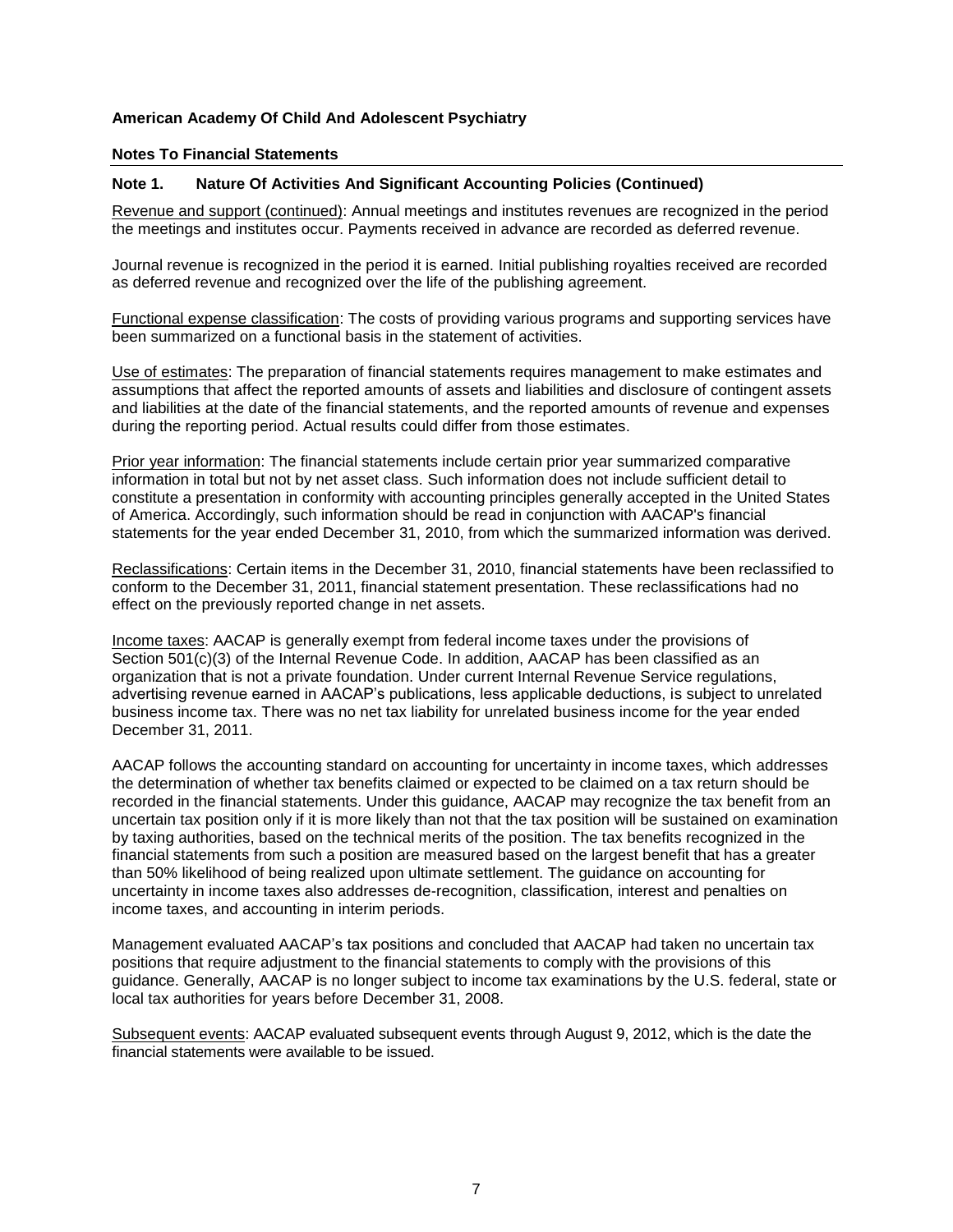# **Notes To Financial Statements**

# **Note 2. Investments**

AACAP's investments at December 31, 2011, consist of the following:

| Equity securities       | 4,007,062 |
|-------------------------|-----------|
| Fixed income securities | 2,956,623 |
| Cash                    | 38,626    |
|                         | 7,002,311 |

Net investment loss for the year ended December 31, 2011, consists of the following:

| Dividends and interest                           | 181.880    |
|--------------------------------------------------|------------|
| Realized and unrealized loss on investments, net | (412, 685) |
|                                                  | (230, 805) |
| Less management fees                             | 33.893     |
|                                                  | (264,698)  |

# **Note 3. Receivables**

Receivables at December 31, 2011, consist of the following:

| Federal receivables                  | S | 447.251 |
|--------------------------------------|---|---------|
| General receivables                  |   | 102,890 |
|                                      |   | 550.141 |
| Less allowance for doubtful accounts |   | 17.748  |
|                                      | S | 532,393 |

# **Note 4. Property And Equipment**

Property and equipment at December 31, 2011, and depreciation expense for the year then ended, is as follows:

|                                                      | Estimated     |             | Accumulated              | Depreciation |           |
|------------------------------------------------------|---------------|-------------|--------------------------|--------------|-----------|
| <b>Asset Category</b>                                | Useful Lives  | Cost        | Depreciation             | <b>Net</b>   | Expense   |
| Building and improvements 10 to 40 years \$3,557,171 |               |             | \$1,945,209              | \$1,611,962  | \$217,381 |
| Office equipment,                                    |               |             |                          |              |           |
| computers, and software                              | 3 to 10 years | 762.966     | 569.049                  | 193.917      | 91.013    |
| Land                                                 |               | 375.417     | $\overline{\phantom{a}}$ | 375.417      |           |
|                                                      |               | \$4,695,554 | \$2,514,258              | \$2,181,296  | 308,394   |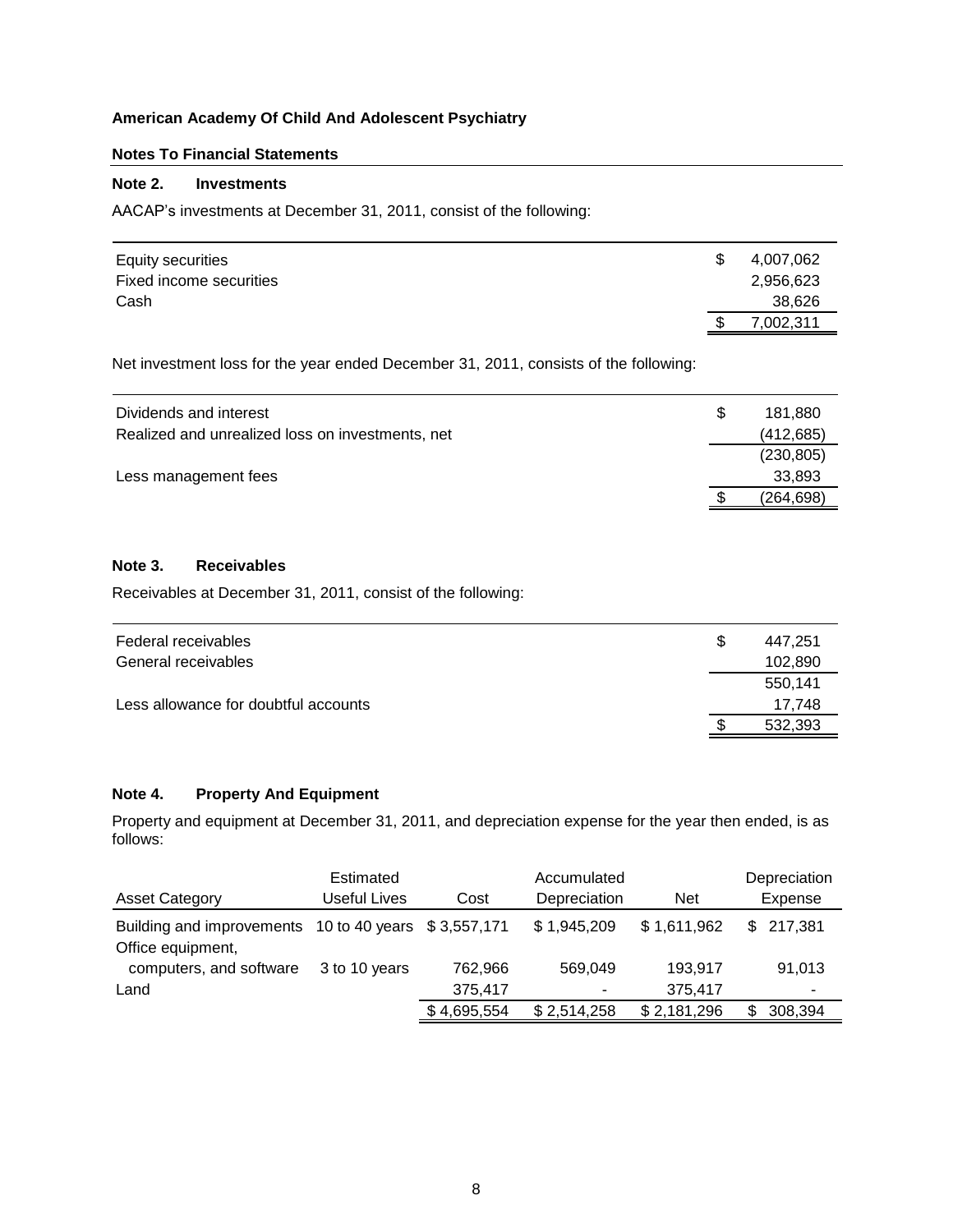#### **Notes To Financial Statements**

## **Note 5. Deferred Revenue**

Deferred revenue at December 31, 2011, consists of the following:

| Membership dues            | 1,283,481 |
|----------------------------|-----------|
| Initial publishing royalty | 452,200   |
| January Institute          | 227,437   |
| Other                      | 22.671    |
|                            | 1,985,789 |

#### **Note 6. Note Payable**

AACAP entered into a loan agreement with SunTrust Bank on May 1, 2008. The loan provided AACAP \$500,000, at an interest rate of 4.207%. The loan was interest only for the first 90 days and is payable over a five-year period. AACAP is subject to various reporting requirements and covenants, as detailed in the loan agreement. The loan is secured by all of AACAP's cash deposits held with SunTrust Bank. The loan agreement stipulates that AACAP maintain its primary commercial banking relationship with SunTrust Bank. At December 31, 2011, all of AACAP's cash was held with SunTrust Bank. As of December 31, 2011, AACAP was not in compliance with the financial reporting requirement. AACAP has received a waiver from SunTrust Bank for this requirement. AACAP obtained this loan to finance its building renovations.

The future principal payments on the loan at December 31, 2011, are due as follows:

| Years Ending December 31, |    |         |
|---------------------------|----|---------|
| 2012                      | £. | 111,816 |
| 2013                      |    | 48,021  |
|                           |    | 159,837 |

## **Note 7. Building Rental**

During the year ended December 31, 2011, AACAP leased a portion of its building under an operating lease. The lease will expire in September 2012. Rental income for the year ended December 31, 2011, was \$30,900. AACAP will receive rental payments of \$22,500 during the year ending December 31, 2012.

## **Note 8. Retirement Plan**

AACAP maintains a defined contribution pension plan for its full-time employees. Contributions are made on behalf of eligible employees at the rate of 10% of their compensation below the social security wage base and 15.7% of compensation in excess of the social security taxable wage base. Amounts contributed to the plan for the year ended December 31, 2011, were \$223,816.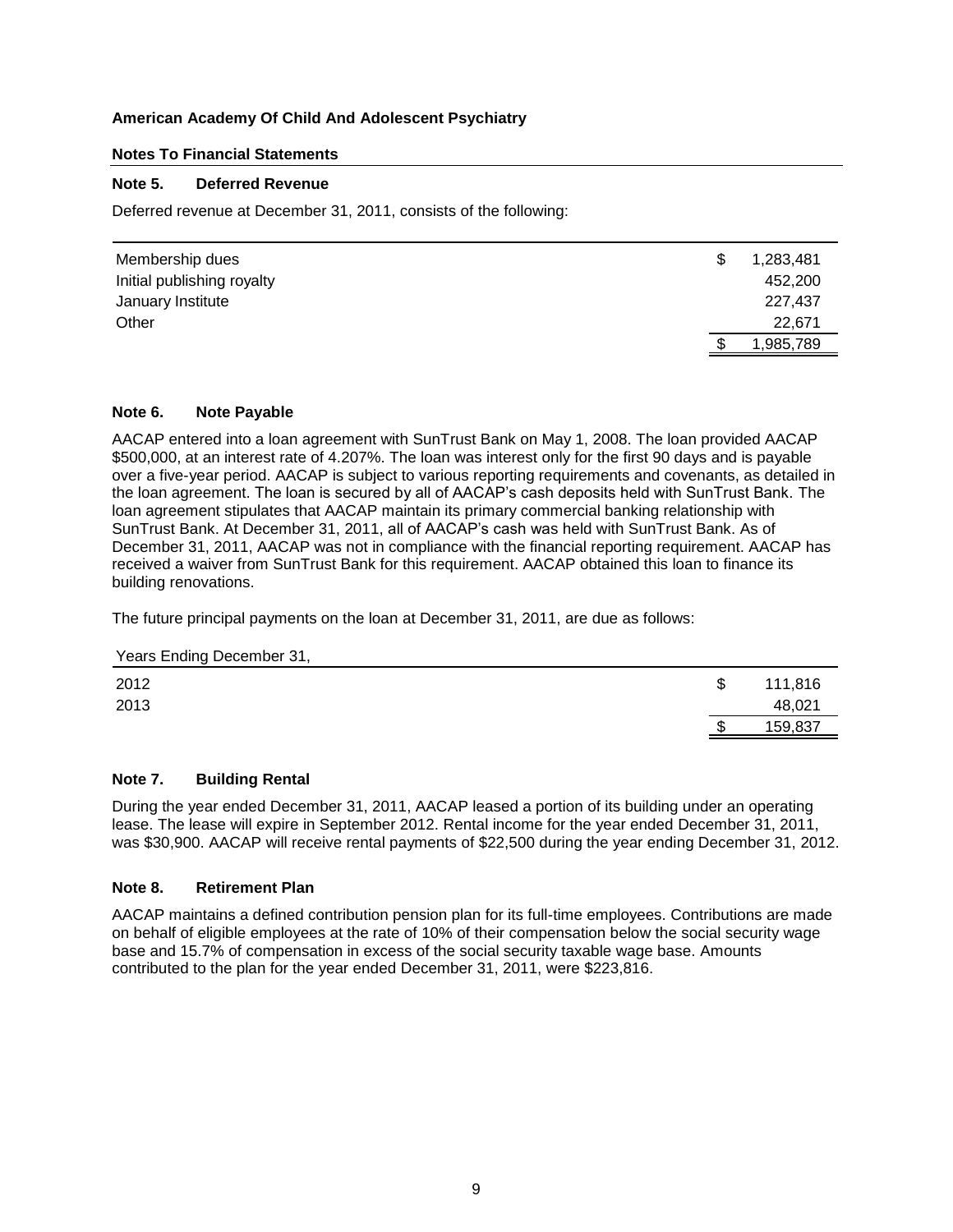#### **Notes To Financial Statements**

#### **Note 9. Margin Agreement**

During the year ended December 31, 2011, AACAP established a margin authorization agreement with its investment manager that allows AACAP to draw funds based on a specific percentage of the investments, which resulted in approximately \$2.8 million available for margin as of December 31, 2011. Any funds borrowed under the margin loan agreement accrue interest at a rate dependent on the amount on margin. As of December, 31, 2011, there was no amount outstanding under this margin loan agreement.

## **Note 10. Commitments**

Hotels and facilities: AACAP has entered into several contracts for hotel room rentals and convention centers relating to its annual meetings to be held during the years ending December 31, 2012, through 2017. In the event of cancellation, AACAP is required to pay various costs of the hotel rooms as stipulated in the contracts, the amounts of which are dependent upon the date of cancellation.

Publishing: AACAP entered into a publishing agreement with Elsevier Inc., effective January 1, 2010, which extends through 2014. Under this agreement, AACAP is entitled to receive minimum royalty payments, as well as an annual additional royalty.

AACAP's minimum royalty payments under the Elsevier Inc., agreement will be:

Years Ending December 31,

| 2012 | \$<br>906,289   |
|------|-----------------|
| 2013 | 995,887         |
| 2014 | 1,094,333       |
|      | \$<br>2,996,509 |

Elsevier Inc. paid AACAP an additional annual royalty of approximately \$350,000 during the year ended December 31, 2011. This additional annual royalty increases annually, commensurate with increases in the Federal Bureau of Labor Statistics, Consumer Price Index (CPI) for all Urban Consumers.

Executive Employment Agreement: AACAP has previously entered into an employment agreement with its Executive Director. This agreement contains a severance package for termination without cause. In addition, AACAP has agreed to provide its Executive Director with additional compensation upon resignation, assuming a one-year notice is provided to AACAP, and that the Executive Director would be available to the next Executive Director and President.

# **Note 11. Contingency**

AACAP participates in a federally-assisted grant program that is subject to financial and compliance audits by the federal agency or its representatives. As such, there exists a contingent liability for potential questioned costs that may result from such an audit. Management does not anticipate any significant adjustments that may result from such audits.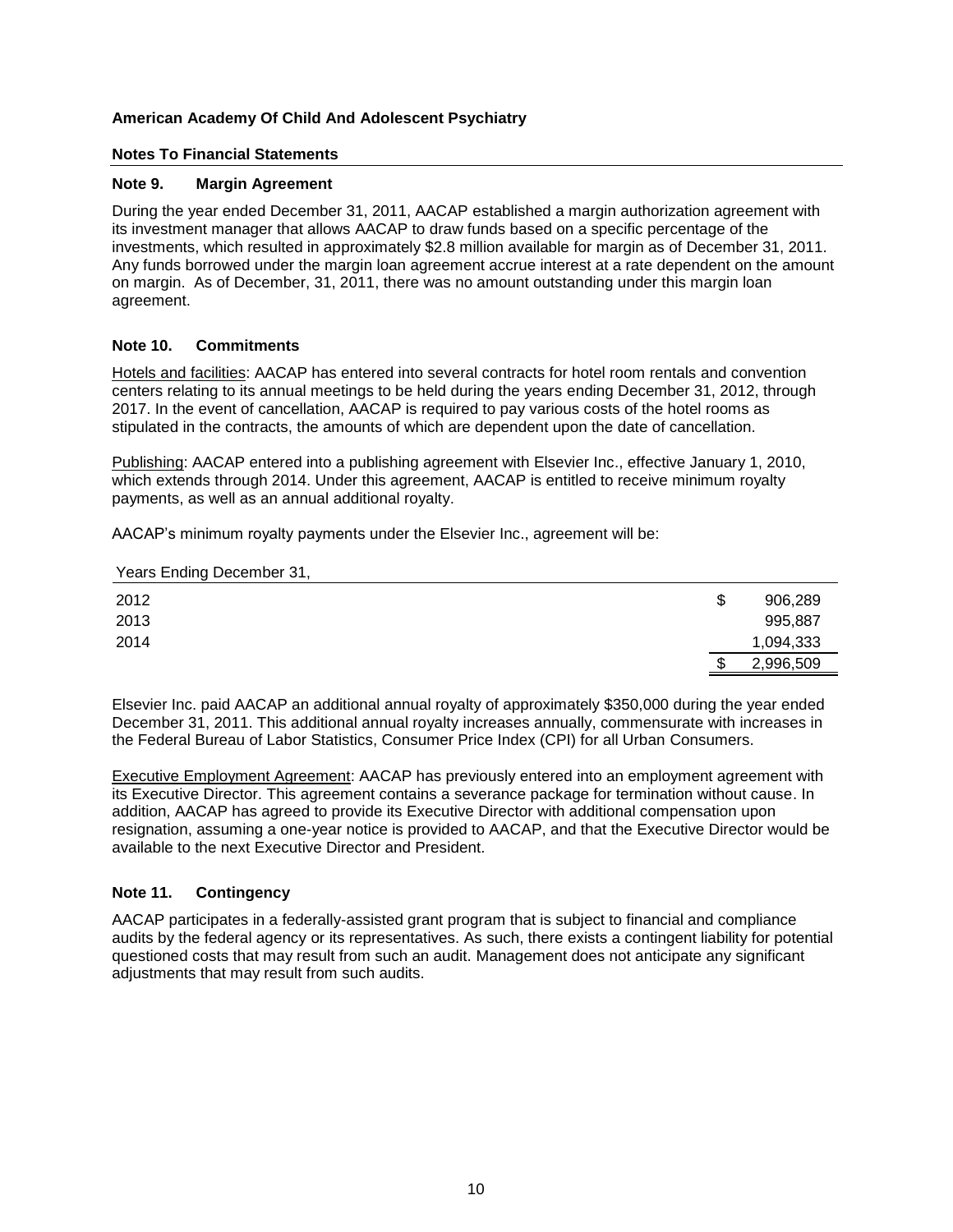#### **Notes To Financial Statements**

## **Note 12. Temporarily Restricted Net Assets**

The composition of temporarily restricted net assets as of December 31, 2011, along with the activity in the temporarily restricted funds for the year then ended, is as follows.

For the year ended December 31, 2011, AACAP allocated investment losses to its temporarily restricted net asset funds on a monthly basis. This allocation has two components. The first is an allocation based on the balance and activity in each temporarily restricted fund. The second is an allocation based on the balance and activity in each permanently restricted fund. In each of the two allocations described above, the allocation methodology is the same, and the allocated investment gains (losses) are recorded within the respective temporarily restricted fund. The allocations were calculated for each fund based on the balance in each fund at the end of the month, plus the current month activities, divided by AACAP's average investment balance for the month, multiplied by AACAP's net investment loss for the month.

In 2009, AACAP changed which programs receive the investment income allocation. AACAP no longer allocates investment income to programs that are less than one year in duration or that have a measurable date of completion during the fiscal year, such as programs where the terms of the restriction are satisfied at the annual meeting. In addition, AACAP does not allocate investment income to programs where the donors, such as but not limited to governmental entities or pharmaceutical companies, do not have expectations of receiving investment gains, or intend the funds to be subject to market losses.

Temporarily restricted funds which are driven by multi-year promises to give are allocated differently. AACAP only allocates the investment return based on the actual cash received by year-end and excludes the amount that has yet to be received.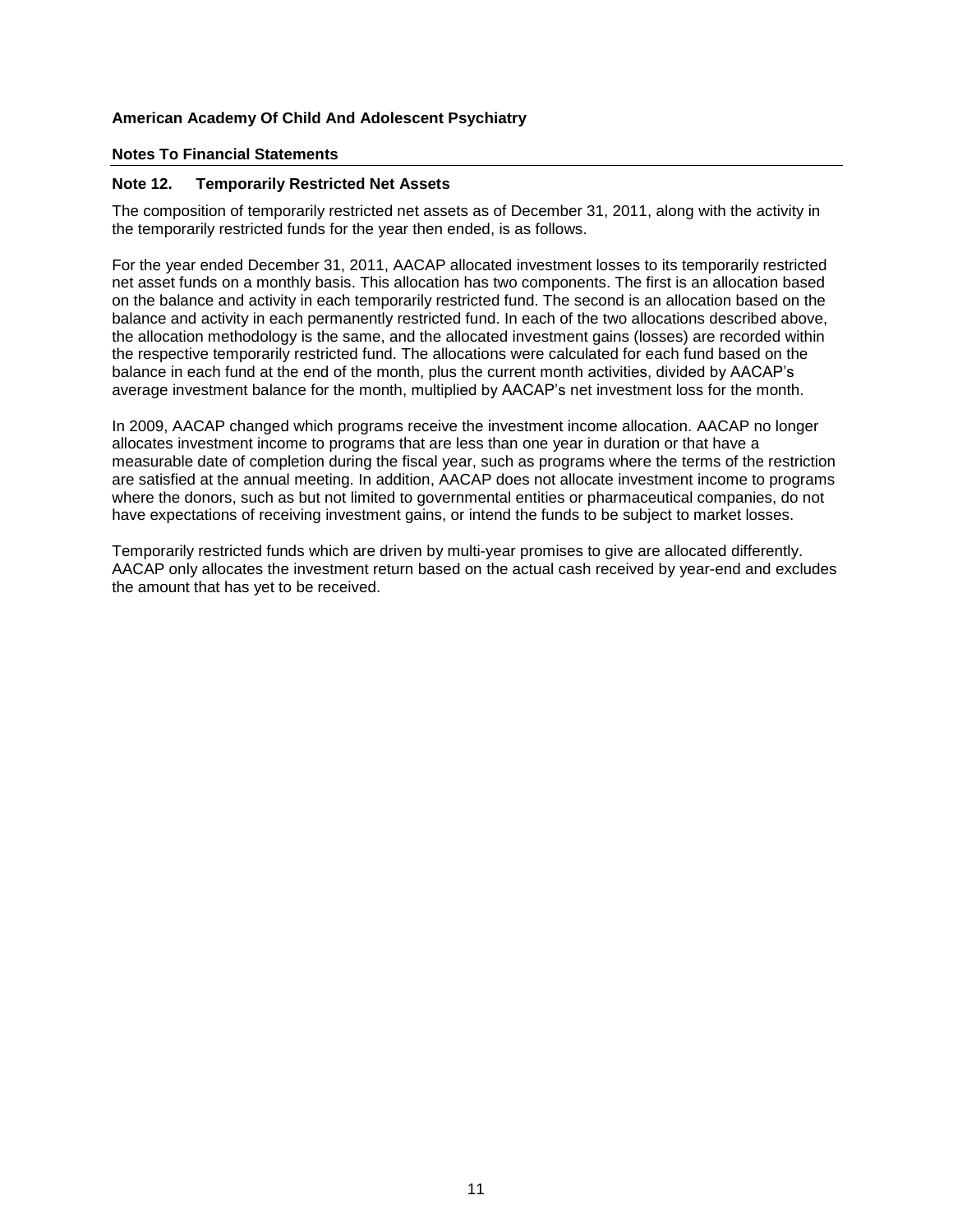# **Notes To Financial Statements**

# **Note 12. Temporarily Restricted Net Assets (Continued)**

Temporarily restricted net assets at December 31, 2011, are available for the following programs:

|                                                   | Balance         |                          | <b>Net Assets</b>        | Transfers<br>Within |                                | Investment<br>(Loss) On  | Investment<br>(Loss) On  | <b>Balance</b>  |
|---------------------------------------------------|-----------------|--------------------------|--------------------------|---------------------|--------------------------------|--------------------------|--------------------------|-----------------|
|                                                   | December 31.    | <b>Grants And</b>        | <b>Released From</b>     | Temporarily         |                                | Temporarily              | Permanently              | December 31,    |
|                                                   | 2010            | Contributions            | Restrictions             | Restricted          |                                | Restricted               | Restricted               | 2011            |
| Campaign for America's Kids                       | \$<br>491,199   | \$<br>67,181             | \$<br>$(152, 647)$ \$    |                     | \$<br>$\overline{\phantom{a}}$ | $(20, 129)$ \$           | $\overline{a}$           | \$<br>385,604   |
| Pilot Research Awards (Eli Lilly)                 | 144,558         | 114,000                  | (138, 707)               |                     |                                | $\overline{a}$           |                          | 119,851         |
| Berman Learning Disability Fund                   | 119,615         | $\overline{\phantom{a}}$ | (4,890)                  |                     | $\overline{a}$                 | (5,739)                  |                          | 108,986         |
| <b>Endowment Fund</b>                             | 248,765         | 23,991                   | (170, 210)               | 20,862              |                                | (8, 339)                 | (41, 388)                | 73,681          |
| Life Member Fund                                  | 41,883          | 49,079                   | (24, 195)                |                     | $\blacksquare$                 | (3, 105)                 |                          | 63,662          |
| E. Schlosser Lewis                                | 100,000         | 44,200                   | (60, 135)                |                     |                                | (3, 118)                 | (25, 154)                | 55,793          |
| Abramson Fund                                     | 69,765          |                          | (2,878)                  |                     | $\blacksquare$                 | (3,002)                  | (8, 262)                 | 55,623          |
| Karl Menninger Plenary                            | 167,374         |                          | (117, 601)               |                     | $\overline{a}$                 | (2,706)                  |                          | 47,067          |
| <b>Endowed Dues</b>                               | 49,136          | $\overline{\phantom{a}}$ | (203)                    |                     | $\overline{\phantom{a}}$       | (2,366)                  |                          | 46,567          |
| John F. McDermott Assistant Editor in Residence   | 47,089          |                          | $\blacksquare$           |                     |                                | (2, 175)                 |                          | 44,914          |
| <b>ADHD Resource</b>                              | 45,543          |                          | (3, 139)                 |                     | $\overline{a}$                 | $\overline{a}$           |                          | 42,404          |
| John Schowalter Resident                          | 43,574          |                          |                          |                     |                                | (2, 126)                 |                          | 41,448          |
| Spurlock Fund - NIDA                              | 64,820          | 20,715                   | (44, 656)                |                     | ÷,                             | $\overline{\phantom{a}}$ |                          | 40,879          |
| Marcelino Amaya Fund                              | 23,975          | 10,000                   | (632)                    |                     |                                | (1, 303)                 |                          | 32,040          |
| Tarjan Fund for Mental Retardation                | 27,900          | $\mathbf{r}$             | (1, 379)                 |                     | $\overline{\phantom{a}}$       | (1, 424)                 |                          | 25,097          |
| General Resident Travel Awards (Eli Lilly)        | 23,330          | 61,663                   | (62,055)                 |                     | $\overline{a}$                 | $\blacksquare$           |                          | 22,938          |
| Simon Wile Fund                                   | 21,890          | $\overline{\phantom{a}}$ | (893)                    |                     | $\overline{\phantom{a}}$       | (1,033)                  |                          | 19,964          |
| Aubrey Metcalf Fund (Northern California - ROCAP) | 17,132          | 1,000                    | (1,866)                  |                     |                                | (709)                    |                          | 15,557          |
| <b>ADHD Research</b>                              | 149,509         |                          | (134, 103)               |                     | $\blacksquare$                 | $\overline{\phantom{a}}$ | $\overline{\phantom{a}}$ | 15,406          |
| Cancro Award                                      | 15,681          |                          | (1,588)                  |                     |                                | (696)                    |                          | 13,397          |
| Jerry M. Wiener Resident                          | 6,537           | 6,750                    | $\mathbf{r}$             |                     |                                | (613)                    |                          | 12,674          |
| <b>Beatrice Hamburg Award</b>                     | 12,652          | $\blacksquare$           | (1,236)                  |                     | $\overline{a}$                 | (572)                    | $\overline{a}$           | 10,844          |
| Klingenstein                                      | 17,718          | 25,000                   | (31, 875)                |                     | $\overline{\phantom{a}}$       | $\blacksquare$           | $\overline{\phantom{a}}$ | 10,843          |
| Spurlock Fund-AACAP                               | 14,325          |                          | (3,076)                  |                     |                                | (756)                    |                          | 10,493          |
| Robinson/Cunningham                               | 10,936          |                          | (644)                    |                     | ÷,                             | (490)                    |                          | 9,802           |
| Quest for the Test - Pilot Research Award         |                 |                          |                          |                     |                                |                          |                          |                 |
| (Sang Foundation)                                 | 10,705          |                          | (2,642)                  |                     |                                |                          |                          | 8,063           |
| Spurlock Fund - CMHS                              | 27,651          |                          | (26, 357)                |                     |                                |                          |                          | 1,294           |
| Lawrence A. Stone, M.D. Plenary                   | 102,367         | $\overline{\phantom{a}}$ | (97,608)                 |                     | $\overline{a}$                 | (4, 759)                 |                          | ٠               |
| Stubblefield AMA House of Delegates               | 60,479          | $\blacksquare$           | (57, 791)                |                     | $\overline{a}$                 | (2,688)                  |                          |                 |
| Philips Fund for Prevention                       | 26,887          | 2,500                    | (24, 898)                |                     | $\blacksquare$                 | $\overline{\phantom{a}}$ | (4, 489)                 |                 |
| <b>Congressional Fellow Program</b>               | 18,641          |                          | $\overline{\phantom{a}}$ | (18, 641)           |                                |                          |                          |                 |
| <b>Regional Student Interest Groups</b>           | 1,721           | 500                      | $\blacksquare$           |                     | (2,221)                        | $\overline{\phantom{a}}$ |                          |                 |
| Psychodyanmic Psychotherapy Research Project      | 779             | $\overline{\phantom{a}}$ | (747)                    |                     | $\blacksquare$                 | (32)                     |                          |                 |
| Douglas Hansen Annual Review Course               |                 | 100,000                  | (94,004)                 |                     | $\overline{\phantom{a}}$       | (5,996)                  |                          |                 |
|                                                   | \$<br>2,224,136 | \$<br>526,579            | \$<br>(1,262,655)        | \$                  | \$<br>$\blacksquare$           | (73, 876)                | \$<br>(79, 293)          | \$<br>1,334,891 |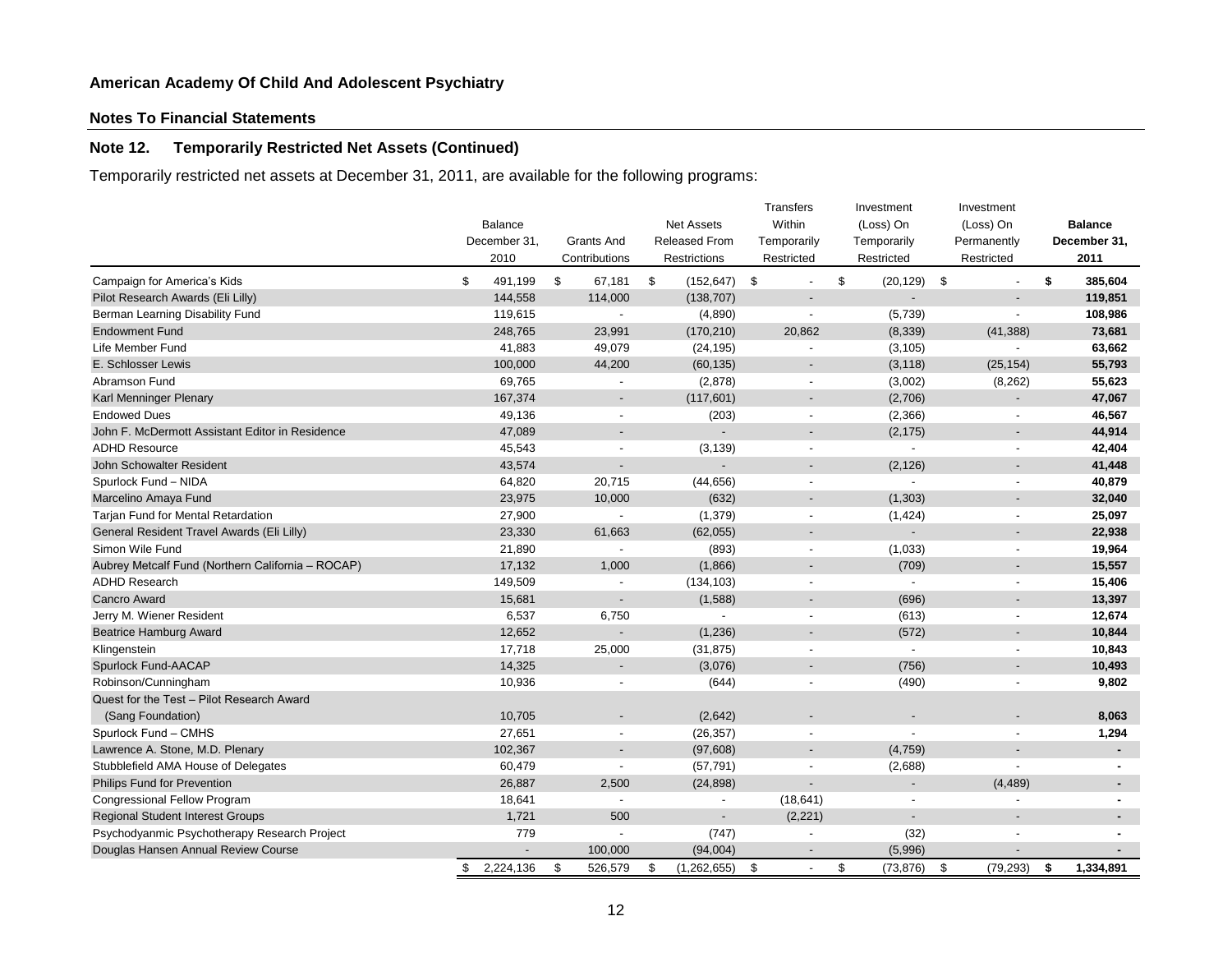#### **Notes To Financial Statements**

## **Note 13. Permanently Restricted And Board Designated Net Assets**

AACAP follows the Codification Topic, *Endowments of Not-for-Profit Organizations: Net Asset Classification of Funds Subject to an Enacted Version of the Uniform Prudent Management of Institutional Funds Act, and Enhanced Disclosures for All Endowment Funds*. The Codification addresses accounting issues related to guidelines in the Uniform Prudent Management of Institutional Funds Act of 2006 (UPMIFA), which was adopted by the National Conferences of Commissioners on Uniform State Laws in July 2006. Management has interpreted UPMIFA as requiring the preservation of the fair value of original donor-restricted contributions as of the date of the gift, absent explicit donor stipulations to the contrary. As a result of this interpretation, AACAP classifies as permanently restricted net assets: (a) the original value of permanently restricted cash contribution; and (b) the discounted value of future permanently restricted cash contributions, net of allowance for uncollectible promises. The remaining portion of donorrestricted cash contributions are classified as temporarily restricted net assets until those amounts are appropriated for expenditure in a manner consistent with the standard of prudence prescribed by UPMIFA. In accordance with UPMIFA, AACAP considers the following factors in making a determination to appropriate or accumulate donor-restricted cash contributions:

- The purposes of AACAP and donor-restricted endowment fund
- The duration and preservation of the funds
- General economic conditions
- The possible effect of inflation and deflation
- The expected total return from income and the appreciation of investments
- Investment policies

Spending policy: All earnings (losses) from AACAP's permanently restricted net assets are recorded as temporarily restricted net assets, as each permanently restricted fund has a temporarily restricted component. AACAP's permanently restricted funds are geared towards programmatic spending that falls within the mission and purpose of AACAP. AACAP analyzes the balance in the temporarily restricted component of the fund when evaluating the ability to spend prudently on related programs which coincide with the purpose of the fund. AACAP's endowment fund is used to support programs that promote the health and development of children, adolescents, and families. The programs which AACAP supports are ultimately decided by the Council. Board designated net assets are used to fund programs determined by the President.

Investment policy: AACAP invests all permanently restricted funds, as well as other invested funds, in a pooled fund managed by an investment manager according to the objectives and guidelines of AACAP's Statement of Investment Objectives. AACAP's overall objective is to outperform inflation while minimizing potential losses. At least annually, AACAP's Financial Planning Committee, in consultation to the Treasurer and Executive Director, will review the Statement of Investment Objectives to determine their continued applicability. Ultimate authority and responsibility for the financial policies rest with the Council.

|                                  |              | Temporarily | Permanently |             |
|----------------------------------|--------------|-------------|-------------|-------------|
|                                  | Unrestricted | Restricted  | Restricted  | Total       |
| Donor-restricted endowment funds | ۰.           | \$185,097   | \$1,569,670 | \$1.754.767 |
| Board designated endowment funds | 367,004      | ۰           | ۰           | 367,004     |
|                                  | 367,004      | \$185,097   | \$1,569,670 | \$2,121,771 |

AACAP's endowment funds consist of the following at December 31, 2011: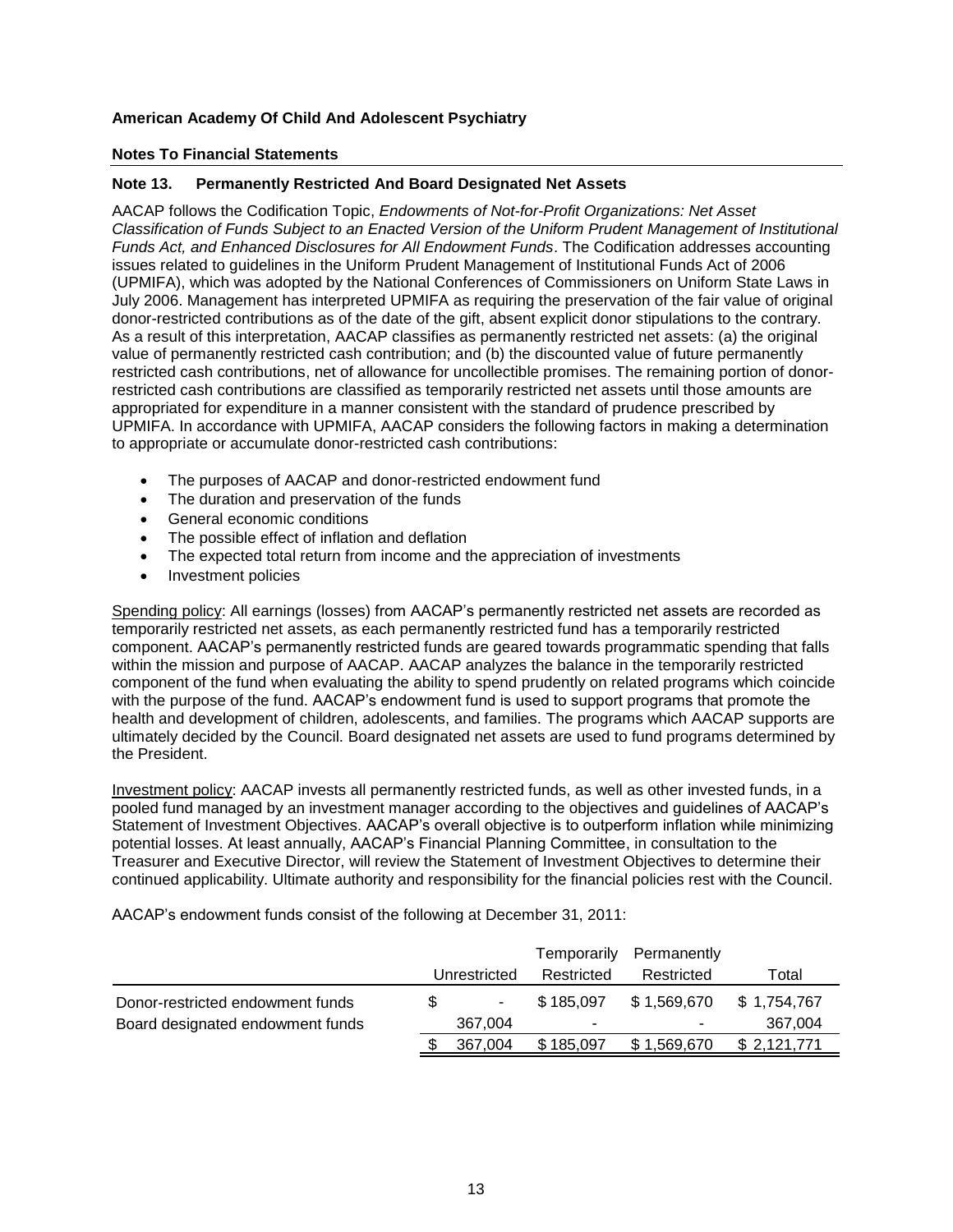# **Notes To Financial Statements**

# **Note 13. Permanently Restricted And Board Designated Net Assets (Continued)**

Endowment fund activity for the year ended December 31, 2011, consists of the following:

|                                         |              | Temporarily | Permanently |             |
|-----------------------------------------|--------------|-------------|-------------|-------------|
|                                         | Unrestricted | Restricted  | Restricted  | Total       |
| Endowment net assets, beginning of year | \$           | \$445,417   | \$1,569,670 | \$2,015,087 |
| Grants and contributions                |              | 70,691      | ۰           | 70,691      |
| Current year designations               | 367,004      |             | ۰           | 367,004     |
| Investment loss, net                    |              | (93,752)    | ٠           | (93, 752)   |
| Amounts appropriated for expenditure    | ۰            | (258, 121)  | ۰           | (258, 121)  |
| Transfer within temporarily restricted  |              |             |             |             |
| net assets                              |              | 20,862      |             | 20,862      |
| Endowment net assets, end of year       | 367.004      | \$185,097   | \$1,569,670 | \$2,121,771 |

All AACAP endowment funds are included with the investments as shown in Note 2.

Permanently restricted net assets at December 31, 2011, consist of the following endowments:

| <b>Endowment Fund</b>              | 745.206   |
|------------------------------------|-----------|
| E. Schlosser Lewis Fund            | 543,804   |
| Abramson Fund                      | 177.605   |
| <b>Philips Fund for Prevention</b> | 103,055   |
|                                    | 1,569,670 |

Board designated net assets at December 31, 2011, have been designated for the following programs:

|                                        |              | <b>Balance</b> |                     |              |               | <b>Net Assets</b> |              | <b>Balance</b> |
|----------------------------------------|--------------|----------------|---------------------|--------------|---------------|-------------------|--------------|----------------|
|                                        | December 31. |                | <b>Current Year</b> |              | Released From |                   | December 31, |                |
|                                        |              | 2010           |                     | Designations |               | Designations      |              | 2011           |
| Presidential Initiative Funds:         |              |                |                     |              |               |                   |              |                |
| Drell Presidential Initiative Fund     | \$           | 148,747        | \$                  | 25,000       | \$            | (2,262)           | \$           | 171,485        |
| Joshi Presidential Initiative Fund     |              |                |                     | 100,000      |               |                   |              | 100,000        |
| Greenhill Presidential Initiative Fund |              | 23,001         |                     |              |               | (23,001)          |              |                |
|                                        |              | 171,748        |                     | 125,000      |               | (25, 263)         |              | 271,485        |
| Research Initiative                    |              |                |                     | 387,884      |               | (234,631)         |              | 153,253        |
| Other Funds:                           |              |                |                     |              |               |                   |              |                |
| Karl Menninger Plenary                 |              |                |                     | 117,601      |               |                   |              | 117,601        |
| Lawrence A. Stone, M.D. Plenary        |              |                |                     | 97,608       |               |                   |              | 97,608         |
| Douglas Hansen Annual Review           |              |                |                     | 94,004       |               |                   |              | 94,004         |
| Stubblefield House of Delegates        |              |                |                     | 57,791       |               |                   |              | 57,791         |
|                                        |              |                |                     | 367,004      |               |                   |              | 367,004        |
|                                        |              | 171,748        | \$                  | 879,888      | \$            | (259,894)         | \$           | 791,742        |

The Presidential Initiative Funds and the Research Initiative are not considered part of the board designated endowment funds, as these funds are not intended to be perpetual in nature, nor are they allocated investment returns.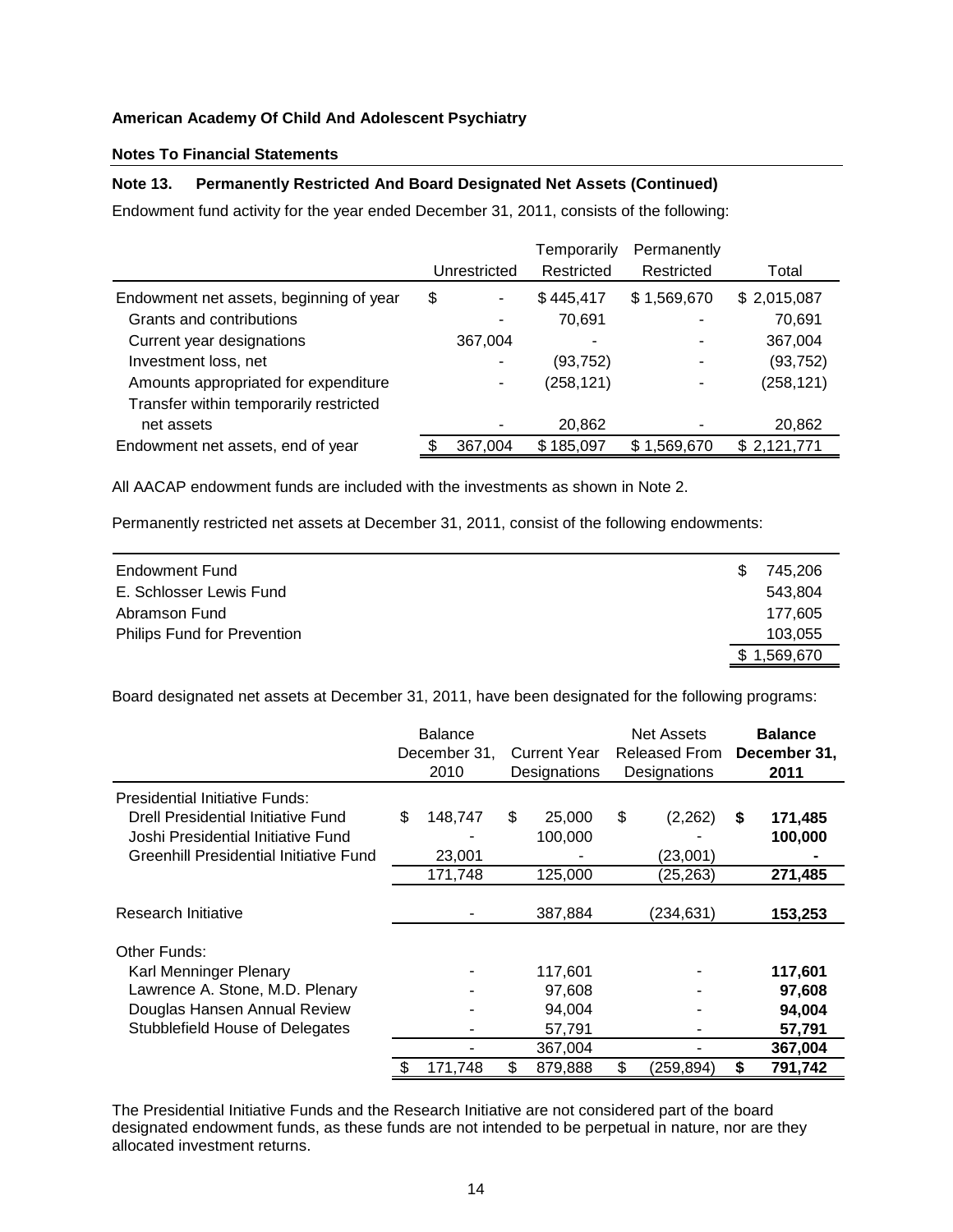#### **Notes To Financial Statements**

# **Note 14. Funds Provided To Subrecipients**

The following funds were provided to the subrecipients listed below under the K – 12 federal program during the year ended December 31, 2011:

| Indiana University                           | \$<br>184,816 |
|----------------------------------------------|---------------|
| Vanderbilt University Medical Center         | 177,964       |
| Research Foundation for Mental Hygiene, Inc. | 167,902       |
| <b>Washington University</b>                 | 143,550       |
| University of Pittsburgh                     | 132,156       |
| University of Colorado - Denver              | 103,542       |
| Emma Pendleton Bradley Hospital              | 82,535        |
| NYU School of Medicine                       | 54,568        |
| University of Colorado - HSC                 | 37,893        |
| University of Kentucky Research Foundation   | 2,542         |
|                                              | 1,087,468     |

#### **Note 15. Fair Value Measurements**

AACAP follows the Codification Topic, *Fair Value Measurements*. The Codification applies to all assets and liabilities that are being measured and reported on a fair value basis. The Codification requires disclosure that establishes a framework for measuring fair value in GAAP and expands disclosure about fair value measurements. The Codification enables the reader of the financial statements to assess the inputs used to develop those measurements by establishing a hierarchy for ranking the quality and reliability of the information used to determine fair values. The Codification requires that assets and liabilities carried at fair value will be classified and disclosed in one of the following three categories:

- Level 1 Quoted market prices in active markets for identical assets or liabilities
- Level 2 Observable market based inputs or unobservable inputs corroborated by market data
- Level 3 Unobservable inputs that are not corroborated by market data

In determining the appropriate levels, AACAP performs a detailed analysis of the assets and liabilities that are subject to the Codification. At each reporting period, all assets and liabilities for which the fair value measurement is based on significant unobservable inputs are classified as Level 3.